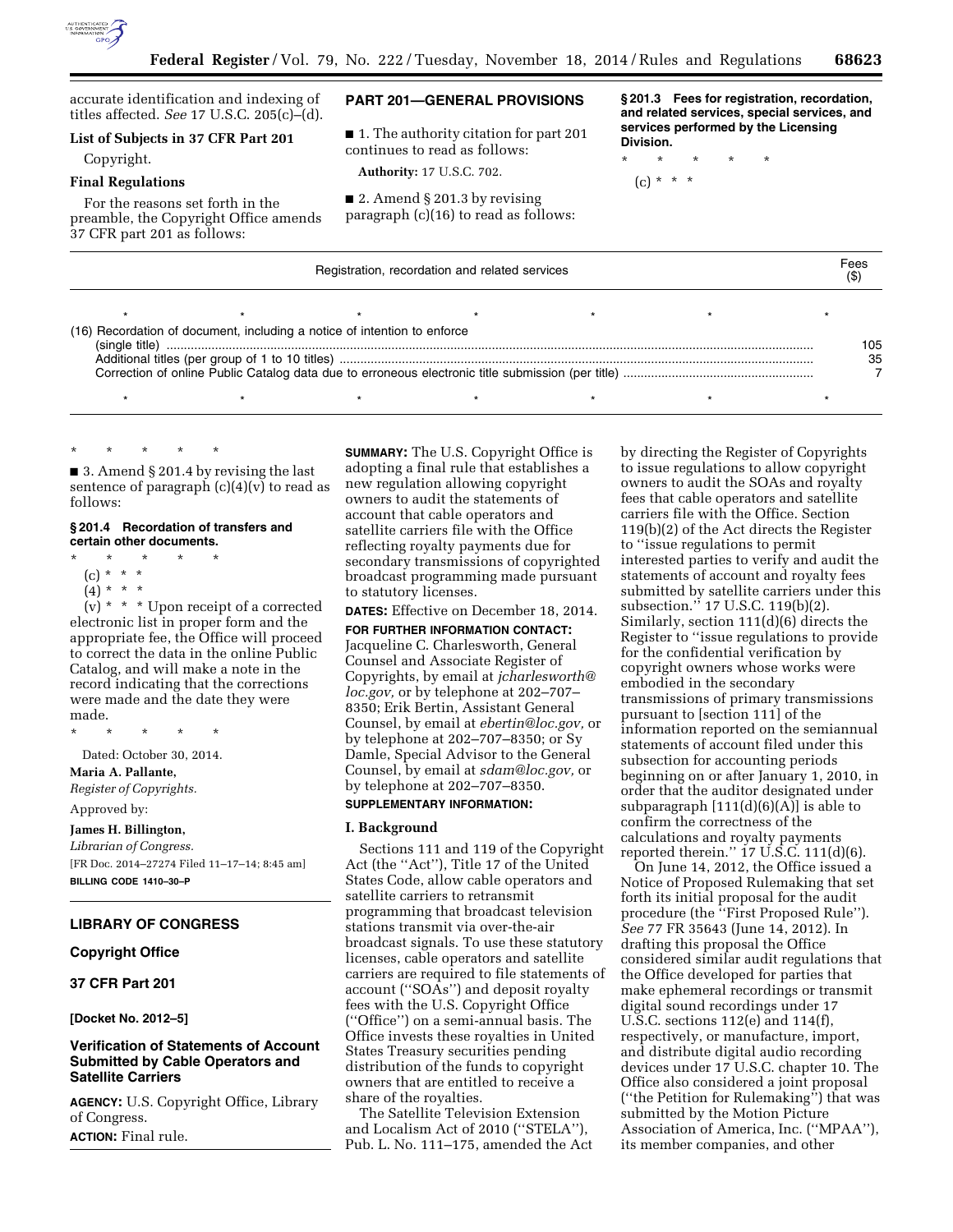companies that produce and distribute movies, series, and specials that are broadcast on television (the ''Program Suppliers''), as well as other groups that represent copyright owners that share in the royalties paid by the cable and satellite industries.<sup>1</sup>

The Office received extensive comments on the First Proposed Rule from groups representing copyright owners,2 cable operators,3 and individual companies that retransmit broadcast programming under sections 111 or 119 of the Act, namely, AT&T, Inc., DIRECTV, LLC, and DISH Network L.L.C.4 In lieu of reply comments, DIRECTV, the NCTA, and a group representing certain copyright owners 5 submitted a joint proposal for revising the First Proposed Rule. This group referred to themselves collectively as the ''Joint Stakeholders,'' and they urged the Office to incorporate their suggestions ''as promptly as possible after receiving any further public comment.'' JS First Submission at 1.6

The Office carefully studied the Joint Stakeholders' proposal and the other comments submitted in response to the

on the First Proposed Rule included the Program Suppliers, Joint Sports Claimants, Commercial Television Claimants, Broadcaster Claimants Group, ASCAP, BMI, SESAC, Inc., Public Television Claimants, Canadian Claimants Group, Devotional Claimants, and NPR. Although the NAB and PBS joined their fellow copyright owners in submitting the Petition for Rulemaking, they did not submit any comments in this proceeding.

3The National Cable & Telecommunications Association (''NCTA'') and the American Cable Association (''ACA'') filed comments on the First Proposed Rule on behalf of cable operators.

4Citations to the comments submitted in response to the First Proposed Rule are abbreviated ''[Name of Party] First Comment.''

5The copyright owners that joined the NCTA and DIRECTV in submitting the Joint Stakeholders' proposal included the Program Suppliers, Joint Sports Claimants, ASCAP, BMI, SESAC, Public Television Claimants, Canadian Claimants Group, Devotional Claimants, and NPR. The Commercial Television Claimants, the Broadcaster Claimants Group, the NAB, and PBS did not join their fellow copyright owners in submitting this proposal.

<sup>6</sup> Citations to the proposals submitted by Joint Stakeholders are abbreviated ''JS First Submission'' and ''JS Second Submission''.

First Proposed Rule. The Joint Stakeholders' proposal addressed many of the concerns that the parties raised in their initial comments. The Office therefore incorporated most of the Joint Stakeholders' suggestions into a revised proposed regulation (the ''Second Proposed Rule'').

On May 9, 2013, the Office published the Second Proposed Rule in the **Federal Register** and invited AT&T, DISH, the ACA, the Broadcaster Claimants Group, the Commercial Television Claimants, and other interested parties to comment on the proposed regulation. The Office also invited reply comments from the Joint Stakeholders and other interested parties. *See* 78 FR 27137, 27138 (May 9, 2013). The Office received comments from AT&T and the ACA, and it received reply comments from the ACA, the NCTA, and a group representing the copyright owners that negotiated the Joint Stakeholders' Proposal with the NCTA and DIRECTV.7 The parties raised a number of complex issues, including issues of first impression that were not addressed in the comments or reply comments submitted in response to the First Proposed Rule.

On December 26, 2013, the Office issued an interim rule that addresses a procedural issue that was not contested by the parties (the ''Interim Rule''). Specifically, the Interim Rule allows copyright owners to identify any SOAs from accounting periods beginning on or after January 1, 2010 that they intend to audit. At the same time, it provides licensees with advance notice of the SOAs that will be subject to audit when this final rule goes into effect. *See* 78 FR 28257 (Dec. 26, 2013).

After analyzing the comments submitted in response to the Second Proposed Rule, the Office identified a number of issues that were not addressed in the prior proposals. Because the Office believed these issues might be narrowed through group discussion, it decided to convene a public roundtable before issuing another notice of proposed rulemaking. *See* 79 FR 31992 (June 3, 2014). During the roundtable the Office received valuable input from parties that previously submitted comments in this proceeding, including the MPAA, the Commissioner of Baseball, the NCTA, the ACA, and

DIRECTV. The Office also received guidance from the Royalty Review Council ("RRC"),<sup>8</sup> a company that conducts audits on behalf of content owners and licensees in the music industry.

The issues discussed at the roundtable are summarized in the Office's **Federal Register** document dated June 3, 2014 (the ''Roundtable Notice''). 79 FR 31992. Following the roundtable, the Joint Stakeholders consulted with each other regarding three of these issues, namely: (i) Whether there should be an initial consultation between the auditor and a representative of the licensee and the participating copyright owners prior to the commencement of an audit; (ii) the accounting standard that should govern the audit; and (iii) the procedure for allocating the cost of an audit between the participating copyright owners and the licensee. On July 31, 2014, the Joint Stakeholders informed the Office that they had reached a consensus on two of these issues and they offered specific recommendations for modifying certain aspects of the proposed rule.9 JS Second Submission at 1–2.

After reviewing the comments and reply comments submitted in response to the Second Proposed Rule, the input provided during the roundtable, and the Joint Stakeholders' Second Submission, the Office made several changes to the proposed rule (the ''Third Proposed Rule''). On September 17, 2014, the Office published the Third Proposed Rule in the **Federal Register** and invited interested parties to comment on the revised proposal. 79 FR 55696. The Office received comments from the Program Suppliers and the NCTA on four aspects of the proposed rule, which are discussed in section II below.10 After reviewing these comments the Office has made modest changes to the proposal (discussed below) that are incorporated into the final rule (the ''Final Rule''). In addition, the Office has made minor technical amendments to the Final Rule that are summarized in footnotes 11, 13–15, and 17–21.11

recommendations are identified in footnote five. 10Citations to the comments submitted in response to the Third Proposed Rule are

abbreviated ''[Name of Party] Third Comment.'' All of the comments submitted in this proceeding are posted on the Office's Web site at *[http://](http://copyright.gov/docs/soaaudit/soa_audit.html) [copyright.gov/docs/soaaudit/soa](http://copyright.gov/docs/soaaudit/soa_audit.html)*\_*audit.html.* 

<sup>11</sup> The Final Rule will supersede the Interim Rule in its entirety. Until the Final Rule becomes effective, copyright owners may use the Interim

<sup>&</sup>lt;sup>1</sup>The groups that joined the Program Suppliers in submitting the Petition for Rulemaking included the Joint Sports Claimants (professional and college sports programming), National Association of Broadcasters (''NAB'') (commercial television programming), Commercial Television Claimants (local commercial television programming), Broadcaster Claimants Group (U.S. commercial television stations), American Society of Composers, Authors and Publishers (''ASCAP'') (musical works included in television programming), Broadcast Music, Inc. (''BMI'') (same), Public Television Claimants (noncommercial television programming), Public Broadcasting Service (''PBS'') (same), National Public Radio (''NPR'') (noncommercial radio programming), Canadian Claimants Group (Canadian television programming), and Devotional Claimants (religious television programming). 2The copyright owners that submitted comments

<sup>7</sup>Citations to the comments submitted in response to the Second Proposed Rule are abbreviated ''[Name of Party] Second Comment'' and ''[Name of Party] Second Reply.'' For example, citations to the copyright owners' reply comments are abbreviated ''CO Second Reply.'' This group included all the copyright owners listed in footnote five except for the Commercial Television Claimants, the Broadcaster Claimants Group, the NAB, and PBS.

<sup>8</sup> In its **Federal Register** document dated September 17, 2014 the Office erroneously referred to the Royalty Review Council by the name of its affiliated company, ''Crunch Digital.'' 79 FR at 55696.

<sup>9</sup>The parties that submitted these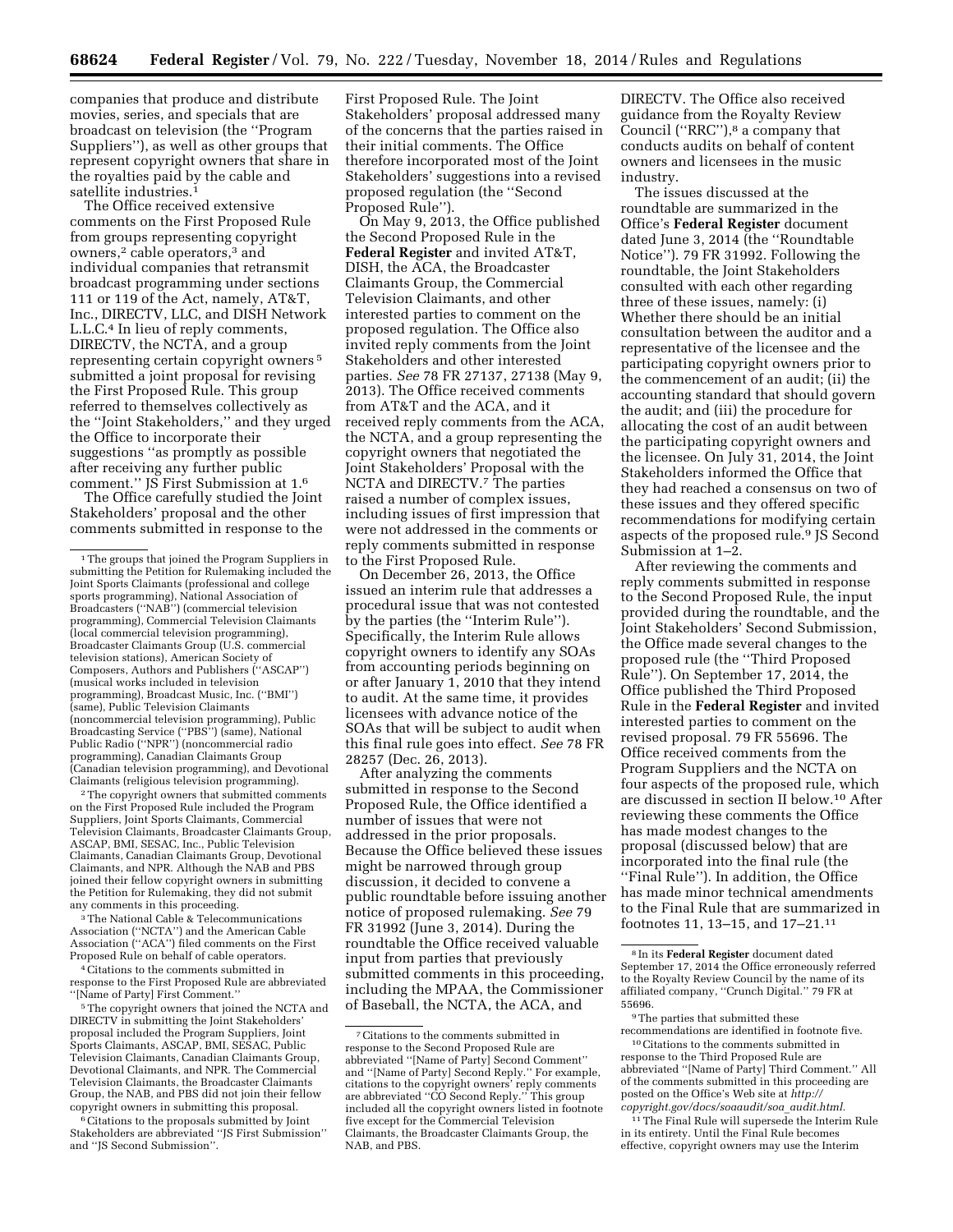### **II. Discussion**

# *A. Accounting Standard*

In the Second Proposed Rule the Office proposed that audits be conducted according to generally accepted auditing standards (''GAAS''), but in the Roundtable Notice the Office questioned whether this would be an appropriate standard. 78 FR at 27151; 79 FR at 31994. At the roundtable RRC confirmed that accountants apply GAAS when auditing corporate financial statements, but indicated that those standards are not directly relevant to the type of audit contemplated by this rule. In RRC's view, the auditor should not be required to apply a particular standard under the proposed rule; instead the parties should be encouraged to discuss this issue during an initial consultation about the conduct of the audit. 79 FR at 55701. For their part, the Joint Stakeholders were unable to reach agreement (either at the roundtable or in their written submissions) on what standard, if any, should be specified in lieu of GAAS. JS Second Submission at 1.

Given the lack of consensus on this issue, the Office decided to eliminate the provision that would require the auditor to apply a particular audit standard; instead, the Third Proposed Rule would allow the parties to review the ''methodology'' for the audit during the initial consultation. 79 FR at 55701. The Office also indicated that it had reached a final decision on this issue. *Id.* at 55697 n.11.

The NCTA urges the Office to reconsider its decision. NCTA Third Comment at 2. It notes that other regulations adopted by the Office contain express provisions directing auditors and accountants to apply GAAS or the attestation standards established by the American Institute of Certified Public Accountants (''AICPA''). *Id.* at 2 & n.5 (citing 37 CFR 210.17(f)(2)(i)(A) (attestation), 201.30(e) (GAAS); 260.6(e) (GAAS), 261.7(e) (GAAS), 262.7(e) (GAAS)). The NCTA worries that the failure to designate an appropriate standard for audits involving cable operators and satellite carriers could complicate and delay the verification process. *See id.* at 2–3.

Instead, the NCTA suggests that the auditor should be required to apply the AICPA's attestation standard as the ''default'' rule, but the parties should be allowed to modify that standard by mutual agreement. *Id.* at 2. The NCTA states that this ''will provide the participants in the audit with helpful certainty'' while giving them ''the flexibility to adjust the standard if that would better serve the[ir] mutual interests.'' *Id.* at 3.

The Office has considered the NCTA's concerns, but concludes that it is unnecessary to specify a particular standard that should be applied in conducting audits under this Final Rule. Neither the NCTA nor any of the other parties provides any basis on which the Office can select a particular auditing standard that should govern these proceedings. Therefore, the Office is in no position to determine whether GAAS or attestation standards should be specified in the Final Rule (either as a mandatory requirement or as a default rule that would be subject to modification by the parties if they so agree). Instead, consistent with the recommendation of RRC (an experienced auditor) the Final Rule gives the auditor the flexibility to apply a standard of review that—in his or her professional judgment—would be most appropriate for this type of audit. To ensure that the standard is made clear to the licensee, the Final Rule requires the parties to address the applicable auditing standard during the initial consultation.

#### *B. Supplementary Royalty Payments*

The Third Proposed Rule specified that a licensee could cure underpayments identified in the auditor's final report by depositing additional royalties with the Office. Paying additional royalties directly to the participating copyright owners pursuant to a negotiated settlement would not satisfy this requirement because, as the Office explained, this would unfairly prevent nonparticipating copyright owners from claiming an appropriate share of those payments. 79 FR at 55704.

The Program Suppliers object to the requirement that additional royalties be paid to the Office, contending that it will discourage negotiated settlements. PS Third Comment at 3. The Program Suppliers urge that such settlements offer ''a fair and valuable means'' for copyright owners and licensees to resolve their differences, and that the Third Proposed Rule will discourage such settlements from taking place. *Id.*  at 1–3. They also contend that the Third Proposed Rule will create a free rider

problem. *See id.* at 3. Copyright owners that decline to participate in the audit process will be entitled to claim a share of any additional royalties that are deposited with the Office as a result of the audit, but will not be required to pay for the auditor's services. The Program Suppliers assert that this is unfair, because the participating copyright owners will be forced to pay for the audit but will receive only some of the resulting benefits. The Program Suppliers contend that negotiated settlements (*i.e.,* allowing a licensee to make supplemental royalty payments directly to the participating copyright owners instead of depositing them with the Office) ''would substantially reduce the free rider problem.'' 12 *Id.* 

The Office has considered the Program Suppliers' comments but declines to incorporate their suggestion into the Final Rule. The statute states that the auditor should be given the ''exclusive authority'' to audit an SOA and that the auditor should review that statement ''on behalf of all copyright owners whose works were subject of secondary transmissions of primary transmissions by the [licensee] (that deposited the statement) during the accounting period covered by the statement." 17 U.S.C. 111(d)(6)(A)(i). That is, the auditor should conduct the audit on behalf of any party that owns a copyrighted work that was embodied in a secondary transmission made by the licensee, regardless of whether that party decides to participate in the audit or not.13 *See* 77 FR at 35647.

The statute also provides that the Office ''shall issue regulations'' that ''shall . . . establish a mechanism for the [licensee] to remedy any errors identified in the auditor's report and to cure any underpayment identified.'' 14

<sup>13</sup>The auditor will review the statements that the licensee filed with the Office and the royalty payments reported therein, but the auditor will not audit the actual payments that the licensee deposited with the Office. To clarify this point, the Office removed the term ''royalty fee payments'' from the heading and paragraph (a) of the Final Rule.

14 In addition, the statute directs the Office to issue regulations that ''require a consultation period for the independent auditor to review its conclusions with a designee of the [licensee].'' 17 U.S.C. 111(d)(6)(C)(i). Under the Third Proposed Rule the auditor would be required to consult with Continued

Rule to preserve their right to audit any SOA that was filed with the Office for accounting periods 2010–2 through 2014–1. (As of November 7, 2014 the Office has not received any notices filed pursuant to the Interim Rule.) The Final Rule clarifies that ''[i]f the Office has received a notice of intent to audit prior to the effective date of this [rule],'' it will publish a notice in the **Federal Register** within thirty days thereafter as contemplated by the Interim Rule, although the audit itself will be conducted in accordance with the Final Rule.

<sup>12</sup>Specifically, the Program Suppliers contend that the availability of negotiated settlements will encourage copyright owners to conduct a costbenefit analysis when deciding whether to opt in or opt out of an audit. PS Third Comment at 3–4. If the possibility of obtaining a share of the additional royalties from the licensee outweighs the cost of participating in the audit, a copyright owner might decide to opt in; but if the certainty of avoiding those costs outweighs the risk of not receiving a share of the additional royalties, that party might decide to opt out. *See id.*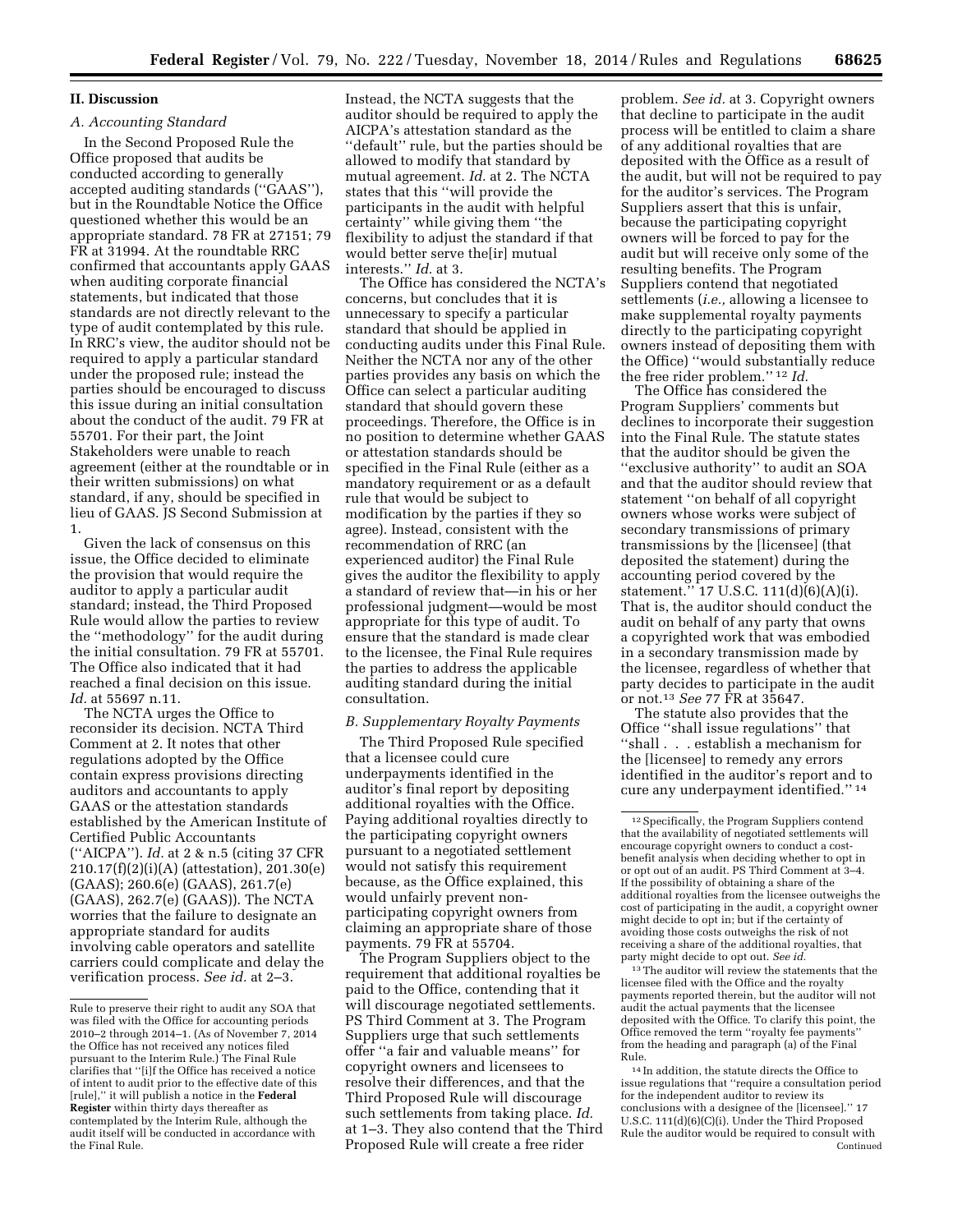17 U.S.C. 111(d)(6)(C)(ii). In other words, Congress envisioned a regulatory procedure for curing underpayments that would be administered by the Office. Indeed, remedying an error in an SOA and curing any associated underpayment necessarily requires submission of a corrected statement and royalty payment to the Office; a private settlement with a specific copyright owner could not accomplish that objective. Accordingly, in response to Congress's directive, the Office decided to use an existing administrative procedure that allows a licensee to cure underpayments by depositing additional royalties with the Office. *See* 77 FR at 35648. The Program Suppliers correctly note that any copyright owner would be allowed to claim an appropriate share of any additional royalties that are deposited with the Office as a result of this process, even if that party did not participate in the audit or pay for the auditor's services.15 *See id.* at 35649; PS Third Comment at 2 (noting that section 111(d)(4) of the Copyright Act ''entitles eligible [copyright] owners to share in all royalties contained in any year's fund, no matter how [those funds were] collected (*e.g.,* additional royalties collected due to the Licensing Division's SOA examination)'').

Although there is no legislative history for STELA, the approach that the Office adopted in the Final Rule is supported by the House Report for a prior version of the legislation. In that report, Congress indicated that following an audit, the licensee could cure any shortfall in royalty payments by using the ordinary method for correcting statements of account under the Office's regulations, *i.e.,* filing amended statements of account and supplemental royalty fees with the Office: ''The regulations should permit a cable operator . . . to amend its statement of account and to supplement its royalty payments (subject to the filing fee and interest requirements generally applicable to late, corrected, or supplemental statements of account

and royalty fees) to conform with the auditor's findings.'' H.R. Rep. No. 111– 319, at 10 (2009).

The Program Suppliers consistently supported this approach throughout this proceeding. In their Petition for Rulemaking, the Program Suppliers and their fellow copyright owners encouraged the Office to establish a procedure that would allow a licensee to ''cure any underpayment identified [in the auditor's report] (subject to the filing fee and interest requirements generally applicable to late, corrected, or supplemental Statements of Account and royalty fees).'' Petition for Rulemaking, Ex. A, ¶ 9(iii), Ex. B. ¶ 9(iii). In other words, the Program Suppliers believed that licensees should be given an opportunity to cure an underpayment by submitting additional royalties to the Office (as opposed to paying them directly to the participating copyright owners). The Office included similar language in its First Proposed Rule and the Program Suppliers and their fellow copyright owners supported that proposal in their first round of comments.16

Likewise, in the Joint Stakeholders' First Submission, the Program Suppliers and their fellow copyright owners urged the Office to adopt a procedure that would allow a licensee to cure an ''underpayment by filing with the Office an amendment to the Statement of Account and supplemental royalty fee payments utilizing the procedures set forth in sections 201.11(h) or 201.17(m)'' of the Office's regulations. JS First Submission at 8. Once again, the Office incorporated that suggestion in both the Second and Third Proposed Rules. *See* 78 FR at 27144–45; 79 FR at 55704.

Contrary to the Program Suppliers' contention, the approach that the Office adopted in the Third Proposed Rule and the Final Rule does not ''discourage'' or ''preclude negotiated settlements'' between the participating copyright owners and the licensee. PS Third Comment at 1. The parties would still be able to discuss and agree to the amount of any additional royalties due from the licensee—presumably using the auditor's conclusions and the licensee's written rebuttal as reference points. If the parties reached a mutually acceptable agreement, the Final Rule would then require the licensee to deposit any additional payments with

the Office for the benefit of all copyright owners.17 Notably, the Program Suppliers acknowledge that ''direct deposit with the Copyright Office, [will] provide a valuable mechanism for avoiding infringement litigation related to royalty underpayment, thus furthering the object of the audit rights process.'' *Id.* at 4.

Even if the Final Rule might benefit some ''free riders,'' the Program Suppliers do not suggest that this would dissuade all copyright owners from using the audit procedure. In fact, the participating copyright owners enjoy a number of benefits that are not available to copyright owners that do not elect to join the proceeding. As the Program Suppliers note, copyright owners that decline to participate ''have no control over or interaction with the auditor.'' *See id.* at 2. Nor are they entitled to receive a copy of the audit report, which could make it more difficult to take action if the licensee fails to cure any underpayments.

By contrast, the participating copyright owners can direct the audit process by selecting the licensee and the statements that are subject to audit,<sup>18</sup> nominating the auditor who will review the licensee's records, and identifying issues or irregularities that the auditor should consider in his or her review. At the beginning of the audit, the participating copyright owners will receive a list of the broadcast signals that the licensee transmitted during the accounting periods that are subject to the audit, including the call sign for each broadcast signal and each multicast signal (as well as the classification of each signal on a community-by-community basis in an audit involving a cable system). *See* 79 FR at 55700. As the Program Suppliers and their fellow copyright owners noted in their second round of comments, this ''provides tangible benefits'' for the participating copyright owners by helping them to determine whether the

18The Third Proposed Rule provided that the copyright owners must prepare a written notice identifying both the licensee and the statements that they intend to audit, and they must file that notice with the Office in the month of December. The Final Rule retains this requirement but clarifies that the notice must be filed ''on or after December 1st and no later than December 31st.''

the licensee ''for no more than thirty days.'' 79 FR at 55710. The Final Rule retains this requirement but clarifies that the auditor should consult with the licensee ''for up to thirty days'' since the auditor and the licensee may not need this much time in some cases.

<sup>15</sup>The Third Proposed Rule provided that other copyright owners may participate in the audit if they provide a written notice to the licensee and the party that filed the initial notice with the Office. It also provided that this notice should be sent to the Office at the address designated for time-sensitive requests. The Final Rule corrects this discrepancy by clarifying that the written notice should be sent to the Office, the licensee, and the party that filed the initial notice with the Office, and that notices submitted to the Office should be sent to the address specified in § 201.1(c)(1) of the regulations.

<sup>16</sup>*See* 77 FR at 35648–49; CO First Comment at 8–9 (if the ''auditor concludes that a licensee has not paid the appropriate royalties for the use of the license, the Office should require that a licensee who wishes to take advantage of STELA's safe harbor . . . must file a supplemental SOA and accompanying payment. . . .'').

<sup>&</sup>lt;sup>17</sup>The Third Proposed Rule provided that the licensee may exercise its right to cure the deficiencies identified in the auditor's report provided that the licensee ''reimburses'' the participating copyright owners for any audit costs that the licensee is required to pay. *See* 79 FR at 55704. The Final Rule retains this requirement, but clarifies that the license must have ''reimbursed'' the participating copyright owners. While the additional royalties must be deposited with the Office, the Final Rule also clarifies that the audit costs should be paid to a representative of the participating copyright owners.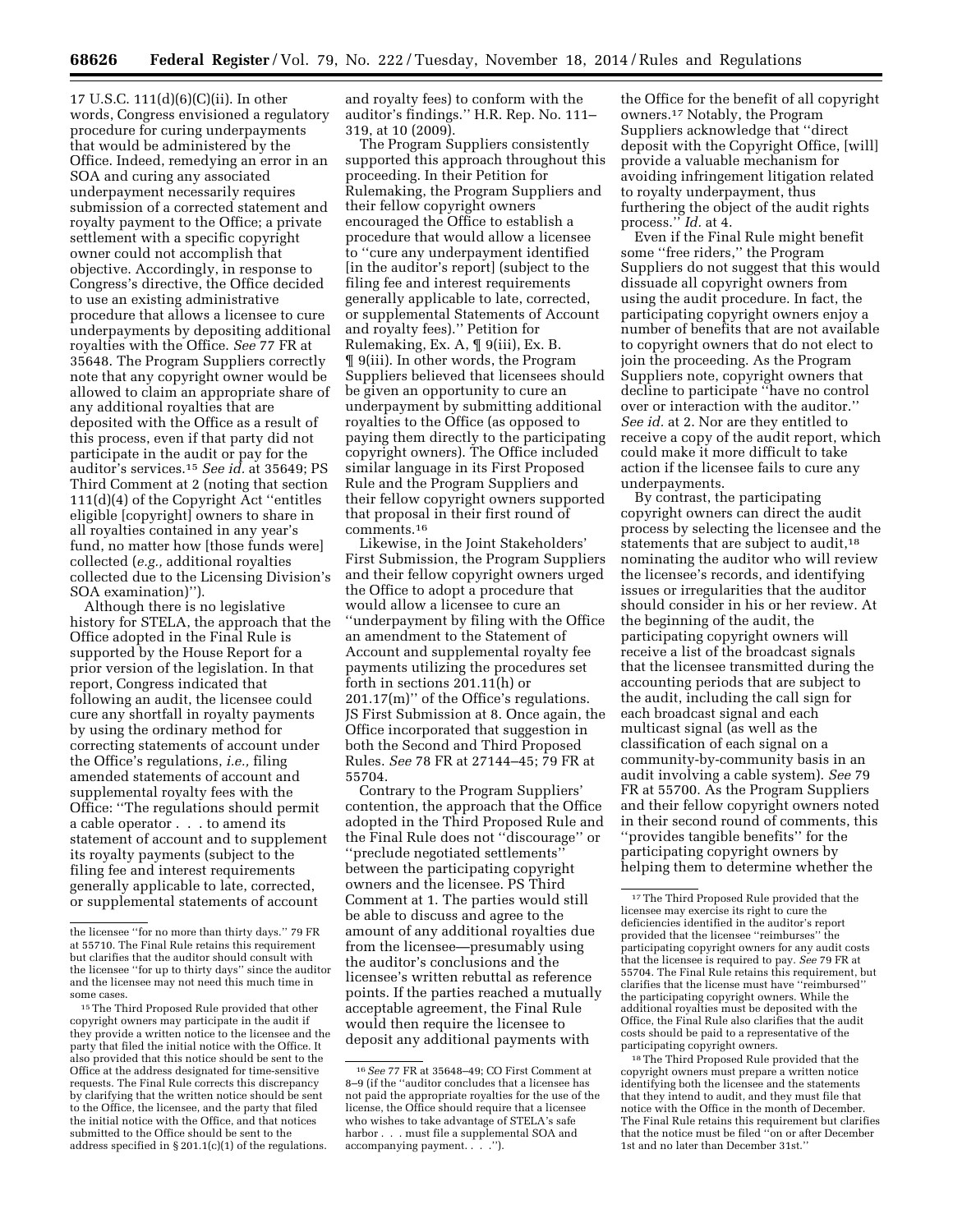licensee has correctly classified the carriage of each signal. *See* CO Second Reply at 9, 10.

At the conclusion of the audit, the participating copyright owners will receive a copy of the auditor's final report. Thus, they will have the benefit of the auditor's findings and analysis, as well as the information that the auditor cites in support of his or her conclusions. Presumably, the participating copyright owners could use this information to identify similar irregularities in the licensee's other statements that may warrant further review—either through an audit process, a negotiated settlement, or appropriate legal action.19 By contrast, the non-participating copyright owners would not be privy to this information, and would be foreclosed from initiating a separate audit with respect to the SOAs analyzed in the final report. *See*  77 FR at 35649; PS Third Comment at 3.

## *C. Conclusion of the Audit*

Under the Third Proposed Rule, a representative of the participating copyright owners would be required to notify the Office if the auditor discovered an underpayment or overpayment on any of the statements that were reviewed during the audit (although the amounts specified in the auditor's report would not have to be disclosed). The NCTA suggests that it would be more efficient for the auditor to inform the Office that the audit has been completed. NCTA Third Comment at 4. The Office agrees with the NCTA's suggestion and has incorporated it into the Final Rule.

The NCTA also states that there is no need for the auditor to share his findings with the Office. It contends that the auditor should file ''a simple declaration'' confirming that the audit ''has been timely completed,'' but the auditor should not disclose whether he or she discovered an underpayment or overpayment on any of the statements that were reviewed. *Id.* The NCTA correctly notes that any document filed with the Office would become a public record, which means that the notification would be available to other copyright owners even if they declined to participate in the audit. *See id.* The NCTA states that there is no need to

share this information with nonparticipating copyright owners, because the auditor would provide a final report to the participating copyright owner (including the specific amount of any overpayment or underpayment that the auditor discovered). *Id.* 

The Office did not include this suggestion in the Final Rule, because there are legitimate reasons for notifying the Office when the auditor discovers an overpayment or an underpayment and for making that information available to the public. Providing this information to the Office will alert both the Office and the copyright owners that did not participate in the audit of the possibility that additional royalty payments or refunds may be forthcoming, thus serving the interests of administrative efficiency. When the Office receives a notice of intent to audit a particular SOA, the Office can hold certain royalties to ensure that funds are available in the event that the licensee subsequently requests a refund. *See* 78 FR at 27146. If the auditor informs the Office that he or she found an overpayment on a particular statement, the Office can anticipate a potential refund request from the licensee. If the licensee fails to request a refund within the time allowed, the Office can release those funds. Conversely, if the auditor informs the Office that he or she found an underpayment on a particular statement, the Office will know that it may receive additional royalty deposits from the licensee.

The NCTA did not explain why this type of information should be withheld from the non-participating copyright owners and the Office can see no legitimate reason for keeping this information from the public. As discussed in section II.B, any party that owns the copyright in a work that was embodied in a secondary transmission made by a licensee that was subject to an audit is entitled to an appropriate share of additional royalties paid to the Office by that licensee—regardless of whether that party decided to participate in the audit. Thus, nonparticipating copyright owners have a legitimate reason to know if a licensee overpaid or underpaid royalties (or paid the correct amount due).

Moreover, if the auditor discovers an underpayment and the licensee fails to deposit additional royalties with the Office, the non-participating copyright owners should be given an opportunity to consider how to protect their interests. The fact that the auditor discovered an underpayment may suggest that there could be similar problems with the licensee's other statements. In such cases, non-

participating copyright owners may be inclined to conduct their own review of additional statements (although as discussed in section II.B they would not have the benefit of the information and analysis set forth in the auditor's final report). They also may be inclined to participate in future audits involving that licensee. Conversely, if the auditor determines that the licensee overpaid or paid the correct amount, the nonparticipating copyright owners may be inclined to focus their attention elsewhere.

The Final Rule also provides safeguards for licensees by protecting their confidential information.20 The auditor must inform the Office if he or she discovers an overpayment or underpayment on a particular statement, but the auditor is not required to submit a copy of the final report or disclose the specific amounts reported therein. The auditor must also notify the Office if the licensee contests the auditor's findings but need not submit a copy of the licensee's rebuttal. This additional information will put non-participating copyright owners on notice that a licensee disputes the auditor's findings and may decline to pay the full amount (or any amount) of what the auditor found to be due. But because the auditor will not be submitting non-public financial or business information, such information will not be made public.

#### *D. Retention of Records*

Under the Second Proposed Rule a statutory licensee would be required to retain any records needed to confirm the correctness of the calculations and royalty payments reported in an SOA or amended SOA for three and a half years after the last day of the year that the SOA or amendment was filed with the Office. None of the parties objected to this aspect of the proposal.

If an SOA or amended SOA is subject to an audit, then under the Second Proposed Rule, the licensee would be required to retain its records concerning that statement for another three years after the auditor delivered the final report to the parties. In an earlier round of comments, the NCTA contended that this would impose a burden on small cable operators as well as MSOs that file multiple SOAs in each accounting period. NCTA Second Reply at 4. Instead, the NCTA suggested that a licensee should be required to retain its

<sup>19</sup>For example, if the auditor discovered a net aggregate underpayment of more than 5% in an audit involving a multiple system operator (''MSO''), the copyright owners would be entitled to audit a larger sample of the cable systems owned by that entity. The Final Rule preserves this option but clarifies that the copyright owners must conduct a ''new'' initial audit and must notify the Office their intent to conduct ''such'' an audit.

<sup>20</sup>To protect the licensee's interests both during the audit and after it has been completed, the Final Rule clarifies that the parties shall protect the confidentiality of any non-public financial or business information pertaining to an SOA that ''is the subject of an audit.''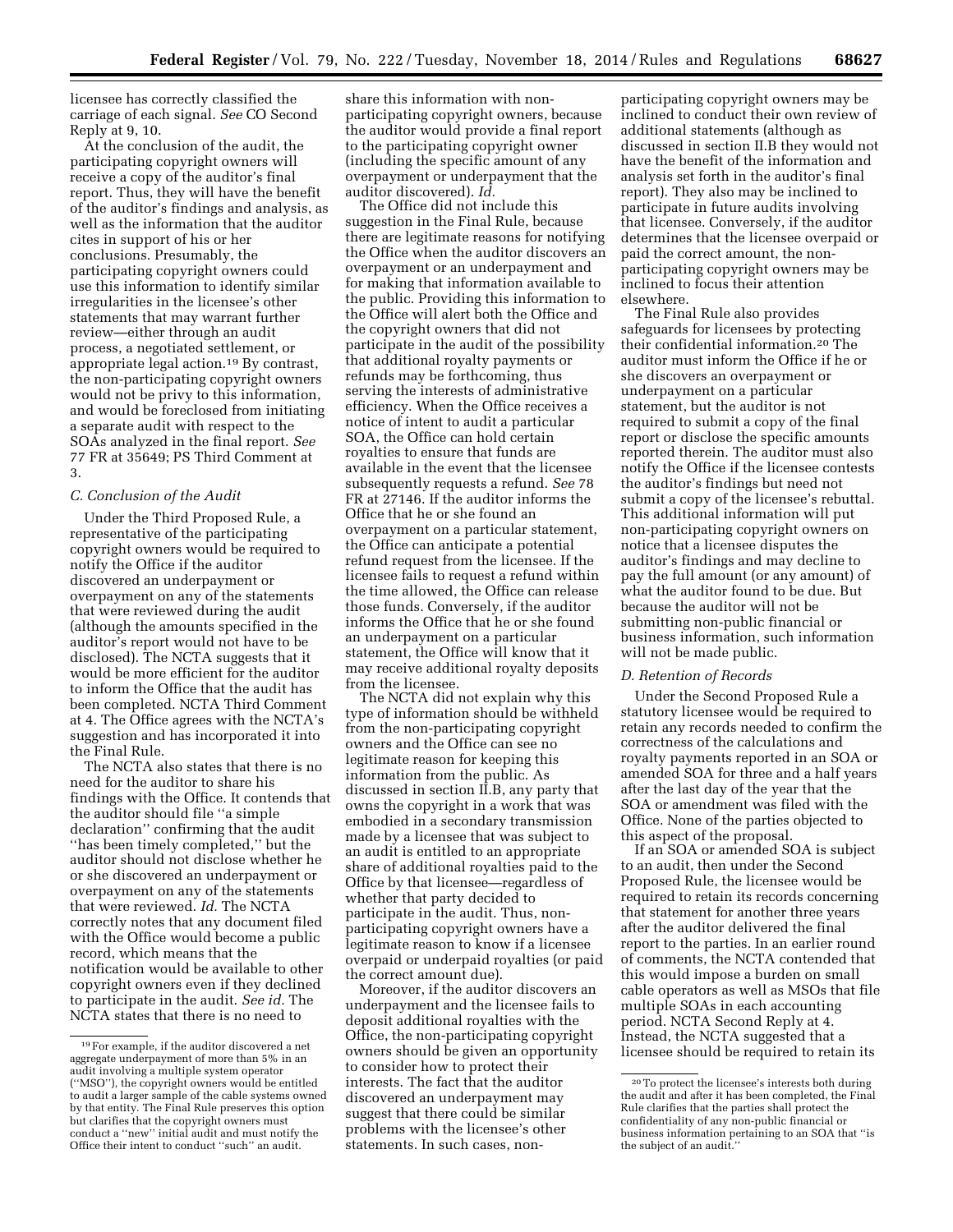records for no more than one year after the auditor issues his or her final report. *Id.* 

The Office weighed the NCTA's concerns when it drafted the Third Proposed Rule, but concluded that a three-year retention period would be more appropriate, because it would ensure that the licensee does not discard its records before the three-year statute of limitations may expire. 79 FR at 55708. The Office also stated that it had reached a final decision on this issue. *Id.* at 55697 n.11.

In this third round of comments, the NCTA again urges the Office to reconsider its decision. NCTA Third Comment at 3. The NCTA notes that the Third Proposed Rule would require the auditor to complete his or her review within less than a year, and notes that the Office cited the ''administrative burdens associated with retaining records for extended periods'' as one of the reasons for this requirement. *Id.; see also* 79 FR at 55699. To reduce these burdens even further, the NCTA reiterates that licensees should be required to retain their records for no more than one year after the completion of the audit. NCTA Third Comment at 3. It also contends that the Office should give more weight to the fact that the Joint Stakeholders mutually agreed that a one-year retention period would be sufficient to protect their respective interests. *Id.* at 4.

The Office has considered the NCTA's renewed concerns, and has again concluded that a licensee should retain its records for three years after the auditor issues his or her final report. There is a significant difference between the burdens associated with maintaining records relating to all of the statements that a licensee has filed with the Office, and the burdens associated with maintaining records relating to a statement that has been subject to an audit. The Final Rule limits the number of statements that may be reviewed in an audit (ordinarily two SOAs 21), which in turn limits the number of records that a particular licensee must retain when the auditor issues his or her final report. Many licensees collect, report, and maintain their records in electronic

form, which also mitigates the burden. Moreover, the licensee is only required to keep such records as are ''*necessary*  to confirm the correctness of the calculations and royalty payments reported'' in those SOAs (emphasis added).

#### **List of Subjects in 37 CFR Part 201**

Copyright, General provisions.

### **Final Regulations**

For the reasons set forth in the preamble, the U.S. Copyright Office amends 37 CFR part 201, as follows:

#### **PART 201—GENERAL PROVISIONS**

■ 1. Revise the authority citation for part 201 to read as follows:

**Authority:** 17 U.S.C. 702.

■ 2. Revise § 201.16 to read as follows:

### **§ 201.16 Verification of a Statement of Account for secondary transmissions made by cable systems and satellite carriers.**

(a) *General.* This section prescribes procedures pertaining to the verification of a Statement of Account filed with the Copyright Office pursuant to sections 111(d)(1) or 119(b)(1) of title 17 of the United States Code.

(b) *Definitions.* As used in this section:

(1) The term *cable system* has the meaning set forth in § 201.17(b)(2).

(2) *Copyright owner* means any person or entity that owns the copyright in a work embodied in a secondary transmission made by a statutory licensee that filed a Statement of Account with the Copyright Office for an accounting period beginning on or after January 1, 2010, or a designated agent or representative of such person or entity.

(3) *Multiple system operator* or *MSO*  means an entity that owns, controls, or operates more than one cable system.

(4) *Net aggregate underpayment*  means the aggregate amount of underpayments found by the auditor less the aggregate amount of any overpayments found by the auditor, as measured against the total amount of royalties reflected on the Statements of Account examined by the auditor.

(5) *Participating copyright owner*  means a copyright owner that filed a notice of intent to audit a Statement of Account pursuant to paragraph (c)(1) or (2) of this section and any other copyright owner that has given notice of its intent to participate in such audit pursuant to paragraph (c)(3) of this section.

(6) The term *satellite carrier* has the meaning set forth in 17 U.S.C. 119(d)(6).

(7) The term *secondary transmission*  has the meaning set forth in 17 U.S.C.  $111(f)(2)$ .

(8) *Statement of Account* or *Statement*  means a semiannual Statement of Account filed with the Copyright Office under 17 U.S.C. 111(d)(1) or 119(b)(1) or an amended Statement of Account filed with the Office pursuant to §§ 201.11(h) or 201.17(m).

(9) *Statutory licensee* or *licensee*  means a cable system or satellite carrier that filed a Statement of Account with the Office under 17 U.S.C. 111(d)(1) or 119(b)(1).

(c) *Notice of intent to audit.* (1) Any copyright owner that intends to audit a Statement of Account for an accounting period beginning on or after January 1, 2010 must provide written notice to the Register of Copyrights no later than three years after the last day of the year in which the Statement was filed with the Office. The notice must be received in the Office on or after December 1st and no later than December 31st, and a copy of the notice must be provided to the statutory licensee on the same day that it is filed with the Office. Between January 1st and January 31st of the next calendar year the Office will publish a notice in the **Federal Register**  announcing the receipt of the notice of intent to audit. A notice of intent to audit may be filed by an individual copyright owner or a designated agent that represents a group or multiple groups of copyright owners. The notice shall include a statement indicating that it is a ''notice of intent to audit'' and it shall contain the following information:

(i) It shall identify the licensee that filed the Statement(s) with the Office, and the Statement(s) and accounting period(s) that will be subject to the audit.

(ii) It shall identify the party that filed the notice, including its name, address, telephone number, and email address, and it shall include a statement that the party owns or represents one or more copyright owners that own a work that was embodied in a secondary transmission made by the statutory licensee during one or more of the accounting period(s) specified in the Statement(s) that will be subject to the audit.

(2) Notwithstanding the schedule set forth in paragraph (c)(1) of this section, any copyright owner that intends to audit a Statement of Account pursuant to an expanded audit under paragraph (n) of this section may provide written notice of such to the Register of Copyrights during any month, but no later than three years after the last day of the year in which the Statement was filed with the Office. A copy of the

<sup>21</sup>The Third Proposed Rule provided that an audit of a particular cable system or satellite carrier could include no more than two of the statements filed by that licensee during ''the previous eight accounting periods.'' 79 FR at 55711. If the auditor discovered a net aggregate underpayment of more than 5%, the rule provided that the copyright owners may expand the audit to include ''all previous Statements filed by that [licensee] that may be timely noticed for audit.'' *Id.* The Final Rule maintains this approach, but in the interest of consistency it employs similar language in paragraphs (m)(2) and (n)(1).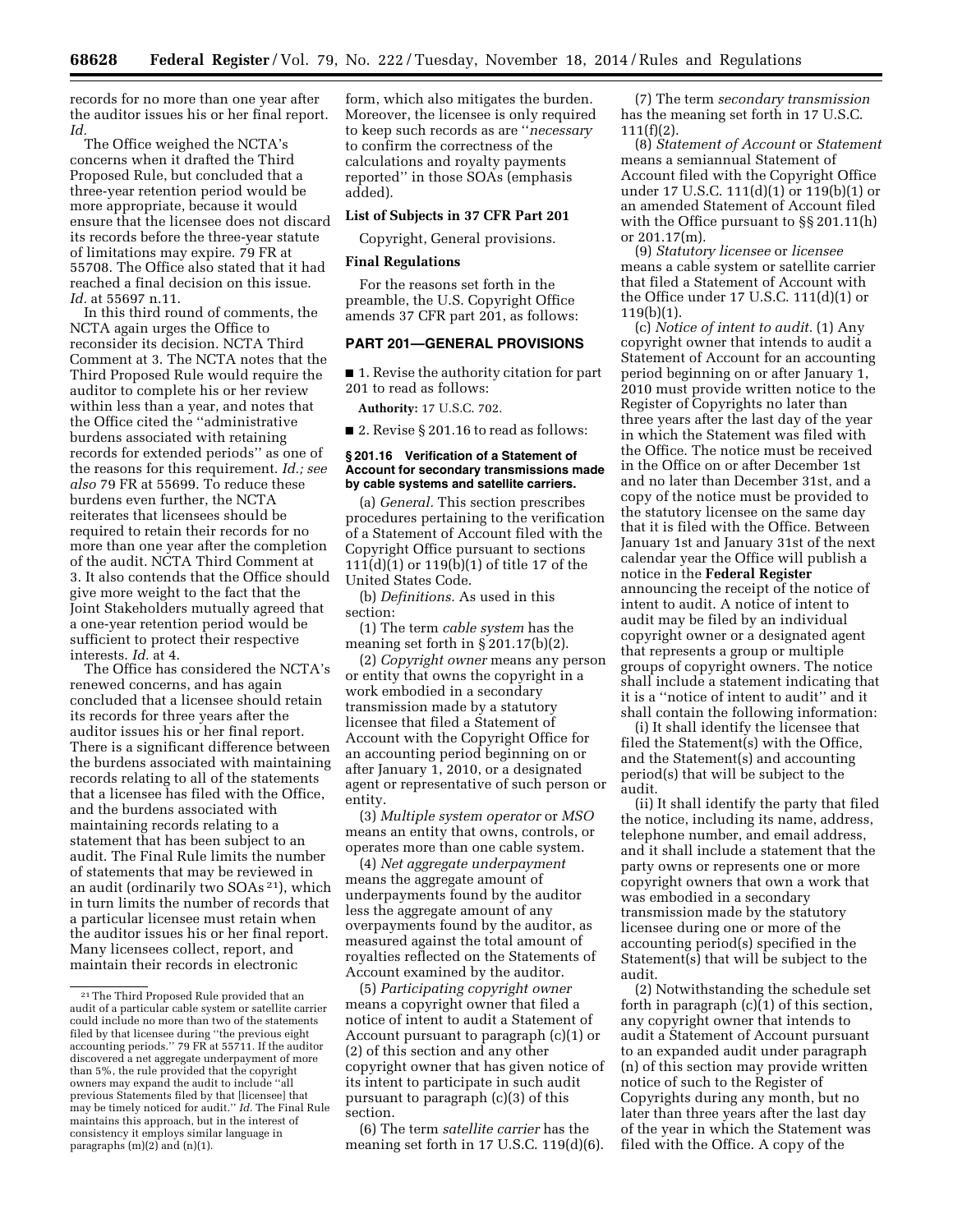notice must be provided to the licensee on the same day that the notice is filed with the Office. Within thirty days after the notice has been received, the Office will publish a notice in the **Federal Register** announcing the receipt of the notice of intent to conduct an expanded audit. A notice given pursuant to this paragraph may be provided by an individual copyright owner or a designated agent that represents a group or multiple groups of copyright owners. The notice shall include a statement indicating that it is a ''notice of intent to conduct an expanded audit'' and it shall contain the information specified in paragraphs (c)(1)(i) and (ii) of this section.

(3) Within thirty days after a notice is published in the **Federal Register**  pursuant to paragraphs (c)(1) or (2) of this section, any other copyright owner that owns a work that was embodied in a secondary transmission made by that statutory licensee during an accounting period covered by the Statement(s) of Account referenced in the **Federal Register** notice and that wishes to participate in the audit of such Statement(s) must provide written notice of such participation to the Copyright Office as well as to the licensee and party that filed the notice of intent to audit. A notice given pursuant to this paragraph may be provided by an individual copyright owner or a designated agent that represents a group or multiple groups of copyright owners, and shall include the information specified in paragraphs (c)(1)(i) and (ii) of this section.

(4) Notices submitted to the Office under paragraphs (c)(1) through (3) of this section should be addressed to the ''U.S. Copyright Office, Office of the General Counsel'' and should be sent to the address for time-sensitive requests set forth in § 201.1(c)(1).

(5) Once the Office has received a notice of intent to audit a Statement of Account under paragraphs (c)(1) or (2) of this section, a notice of intent to audit that same Statement will not be accepted for publication in the **Federal Register**.

(6) Once the Office has received a notice of intent to audit two Statements of Account filed by a particular satellite carrier or a particular cable system, a notice of intent to audit that same carrier or that same system under paragraph (c)(1) of this section will not be accepted for publication in the **Federal Register** until the following calendar year.

(7) If the Office has received a notice of intent to audit prior to the effective date of this section, the Office will publish a notice in the **Federal Register** 

within thirty days thereafter announcing the receipt of the notice of intent to audit. In such a case, the audit shall be conducted using the procedures set forth in paragraphs (d) through (l) of this section, with the following exceptions:

(i) The participating copyright owners shall provide the statutory licensee with a list of three independent and qualified auditors pursuant to paragraph (d)(1) by March 16, 2015.

(ii) The auditor shall deliver his or her final report to the participating copyright owners and the licensee pursuant to paragraph (i)(3) of this section by November 1, 2015.

(d) *Selection of the auditor.* (1) Within forty-five days after a notice is published in the **Federal Register**  pursuant to paragraph (c)(1) of this section, the participating copyright owners shall provide the statutory licensee with a list of three independent and qualified auditors, along with information reasonably sufficient for the licensee to evaluate the proposed auditors' independence and qualifications, including:

(i) The auditor's *curriculum vitae* and a list of audits that the auditor has conducted pursuant to 17 U.S.C. 111(d)(6) or 119(b)(2);

(ii) A list and, subject to any confidentiality or other legal restrictions, a brief description of any other work the auditor has performed for any of the participating copyright owners during the prior two calendar years;

(iii) A list identifying the participating copyright owners for whom the auditor's firm has been engaged during the prior two calendar years; and,

(iv) A copy of the engagement letter that would govern the auditor's performance of the audit and that provides for the auditor to be compensated on a non-contingent flat fee or hourly basis that does not take into account the results of the audit.

(2) Within five business days after receiving the list of auditors from the participating copyright owners, the licensee shall select one of the proposed auditors and shall notify the participating copyright owners of its selection. That auditor shall be retained by the participating copyright owners and shall conduct the audit on behalf of all copyright owners who own a work that was embodied in a secondary transmission made by the licensee during the accounting period(s) specified in the Statement(s) of Account identified in the notice of intent to audit.

(3) The auditor shall be independent and qualified as defined in this section. An auditor shall be considered independent and qualified if:

(i) He or she is a certified public accountant and a member in good standing with the American Institute of Certified Public Accountants (''AICPA'') and the licensing authority for the jurisdiction(s) where the auditor is licensed to practice;

(ii) He or she is not, for any purpose other than the audit, an officer, employee, or agent of any participating copyright owner;

(iii) He or she is independent as that term is used in the Code of Professional Conduct of the AICPA, including the Principles, Rules, and Interpretations of such Code; and

(iv) He or she is independent as that term is used in the Statements on Auditing Standards promulgated by the Auditing Standards Board of the AICPA and Interpretations thereof issued by the Auditing Standards Division of the AICPA.

(e) *Commencement of the audit.* (1) Within ten days after the selection of the auditor, the auditor shall meet by telephone or in person with designated representatives of the participating copyright owners and the statutory licensee to review the scope of the audit, audit methodology, applicable auditing standard, and schedule for conducting and completing the audit.

(2) Within thirty days after the selection of the auditor, the licensee shall provide the auditor and a representative of the participating copyright owners with a list of all broadcast signals retransmitted pursuant to the statutory license in each community covered by each of the Statements of Account subject to the audit, including the call sign for each broadcast signal and each multicast signal. In the case of an audit involving a cable system or MSO, the list must include the classification of each signal on a community-by-community basis pursuant to  $\S 201.17(e)(9)(iv)$  through  $(v)$ and 201.17(h). The list shall be signed by a duly authorized agent of the licensee and the signature shall be accompanied by the following statement ''I, the undersigned agent of the statutory licensee, hereby declare under penalty of law that all statements of fact contained herein are true, complete, and correct to the best of my knowledge, information, and belief, and are made in good faith.''

(f) *Failure to proceed with a noticed audit.* If the participating copyright owners fail to provide the statutory licensee with a list of auditors or fail to retain the auditor selected by the licensee pursuant to paragraph (d)(2) of this section, the Statement(s) of Account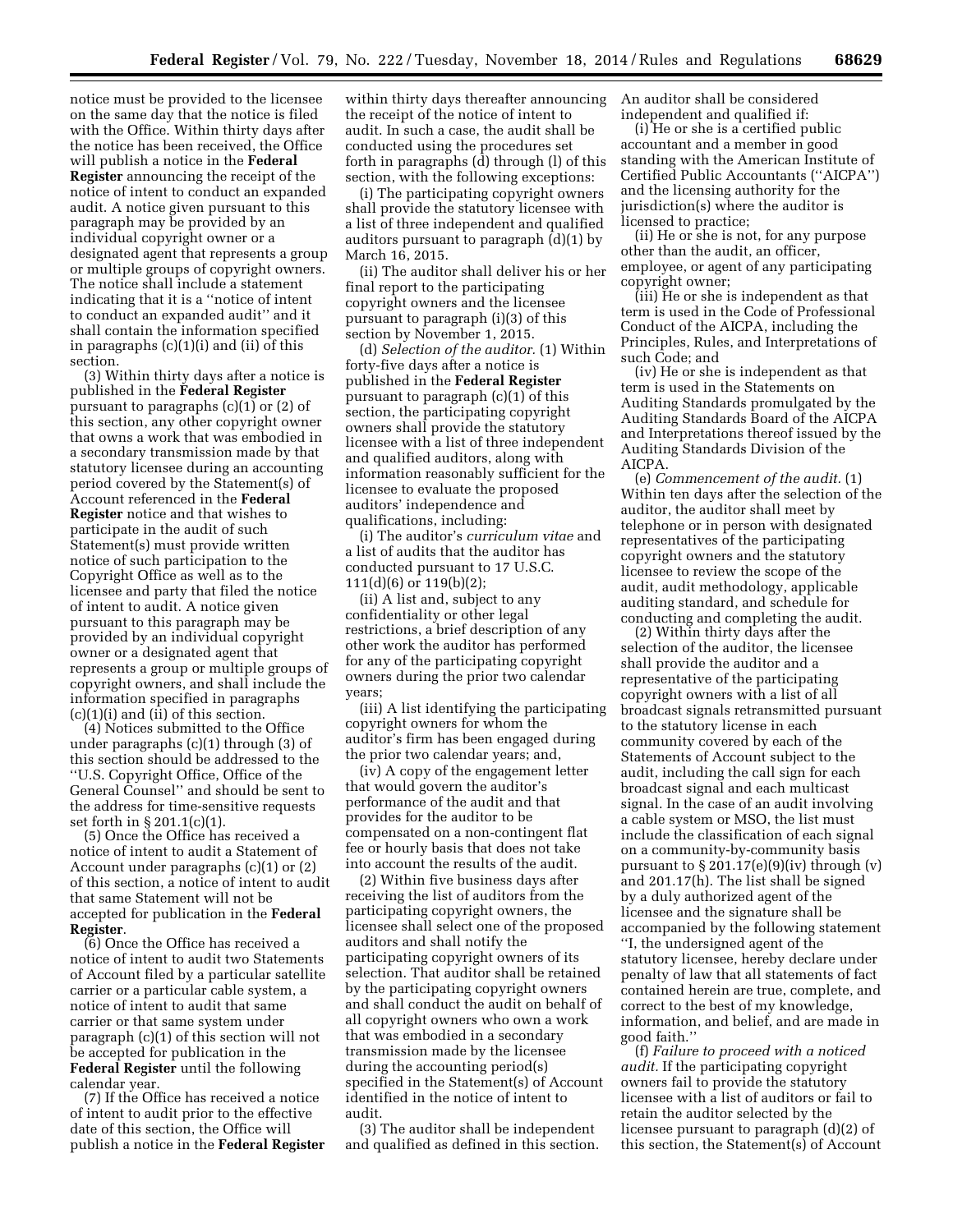identified in the notice of intent to audit shall not be subject to audit under this section.

(g) *Ex parte communications.*  Following the initial consultation pursuant to paragraph (e)(1) of this section and until the distribution of the auditor's final report to the participating copyright owners pursuant to paragraph (i)(3) of this section, there shall be no *ex parte* communications regarding the audit between the auditor and the participating copyright owners or their representatives; provided, however, that the auditor may engage in such *ex parte*  communications where either:

(1) Subject to paragraph (i)(4) of this section, the auditor has a reasonable basis to suspect fraud and that participation by the licensee in communications regarding the suspected fraud would, in the reasonable opinion of the auditor, prejudice the investigation of such suspected fraud; or

(2) The auditor provides the licensee with a reasonable opportunity to participate in communications with the participating copyright owners or their representatives and the licensee declines to do so.

(h) *Auditor's authority and access.* (1) The auditor shall have exclusive authority to verify all of the information reported on the Statement(s) of Account subject to the audit in order to confirm the correctness of the calculations and royalty payments reported therein; provided, however, that the auditor shall not determine whether any cable system properly classified any broadcast signal as required by § 201.17(e)(9)(iv) through (v) and 201.17(h) or whether a satellite carrier properly determined that any subscriber or group of subscribers is eligible to receive any broadcast signals under 17 U.S.C. 119(a).

(2) The statutory licensee shall provide the auditor with reasonable access to the licensee's books and records and any other information that the auditor needs in order to conduct the audit. The licensee shall provide the auditor with any information the auditor reasonably requests promptly after receiving such a request.

(3) The audit shall be conducted during regular business hours at a location designated by the licensee with consideration given to minimizing the costs and burdens associated with the audit. If the auditor and the licensee agree, the audit may be conducted in whole or in part by means of electronic communication.

(4) With the exception of its obligations under paragraphs (d) and (e) of this section, a licensee may suspend

its participation in an audit for no more than sixty days before the semi-annual due dates for filing Statements of Account by providing advance written notice to the auditor and a representative of the participating copyright owners, provided however, that if the participating copyright owners notify the licensee within ten days of receiving such notice of their good-faith belief that the suspension could prevent the auditor from delivering his or her final report to the participating copyright owners before the statute of limitations may expire on any claims under the Copyright Act related to a Statement of Account covered by that audit, the licensee may not suspend its participation in the audit unless it first executes a tolling agreement to extend the statute of limitations by a period of time equal to the period of the suspension.

(i) *Audit report.* (1) After reviewing the books, records, and any other information received from the statutory licensee, the auditor shall prepare a draft written report setting forth his or her initial conclusions and shall deliver a copy of that draft report to the licensee. The auditor shall then consult with a representative of the licensee regarding the conclusions set forth in the draft report for up to thirty days. If, upon consulting with the licensee, the auditor concludes that there are errors in the facts or conclusions set forth in the draft report, the auditor shall correct those errors.

(2) Within thirty days after the date that the auditor delivered the draft report to the licensee pursuant to paragraph (i)(1) of this section, the auditor shall prepare a final version of the written report setting forth his or her ultimate conclusions and shall deliver a copy of that final version to the licensee. Within fourteen days thereafter, the licensee may provide the auditor with a written rebuttal setting forth its good faith objections to the facts or conclusions set forth in the final version of the report.

(3) Subject to the confidentiality provisions set forth in paragraph (l) of this section, the auditor shall attach a copy of any written rebuttal timely received from the licensee to the final version of the report and shall deliver a copy of the complete final report to the participating copyright owners and the licensee. The final report must be delivered by November 1st of the year in which the notice was published in the **Federal Register** pursuant to paragraph (c)(1) of this section and within five business days after the last day on which the licensee may provide the auditor with a written rebuttal

pursuant to paragraph (i)(2) of this section. Upon delivery of the complete and final report, the auditor shall notify the Office that the audit has been completed. The notice to the Office shall specify the date that the auditor delivered the final report to the parties; whether, with respect to each statement examined, the auditor has discovered any underpayment or overpayment; and whether the auditor has received a written rebuttal from the licensee. The notice should be addressed to the ''U.S. Copyright Office, Office of the General Counsel'' and should be sent to the address for time-sensitive requests specified in § 201.1(c)(1).

(4) Prior to the delivery of the final report pursuant to paragraph (i)(3) of this section the auditor shall not provide any draft of his or her report to the participating copyright owners or their representatives; provided, however, that the auditor may deliver a draft report simultaneously to the licensee and the participating copyright owners if the auditor has a reasonable basis to suspect fraud.

(j) *Corrections, supplemental payments, and refunds.* (1) If the auditor concludes in his or her final report that any of the information reported on a Statement of Account is incorrect or incomplete, that the calculation of the royalty fee payable for a particular accounting period was incorrect, or that the amount deposited in the Office for that period was too low, a statutory licensee may cure such incorrect or incomplete information or underpayment by filing an amendment to the Statement and, in case of a deficiency in payment, by depositing supplemental royalty fee payments with the Office using the procedures set forth in §§ 201.11(h) or 201.17(m); provided, however, that the amendment and/or payments are received within sixty days after the delivery of the final report to the participating copyright owners and the licensee or in the case of an audit of an MSO, within ninety days after the delivery of such report; and further provided that the licensee has reimbursed the participating copyright owners for the licensee's share of the audit costs, if any, determined to be owing pursuant to paragraph (k)(3) of this section. While reimbursement of audit costs shall be paid to a representative of the participating copyright owners, supplemental royalty fee payments made pursuant to this paragraph shall be delivered to the Office and not to the participating copyright owners or their representatives.

 $(2)$  Notwithstanding §§ 201.11(h)(3)(i) and  $201.17(m)(4)(i)$ , if the auditor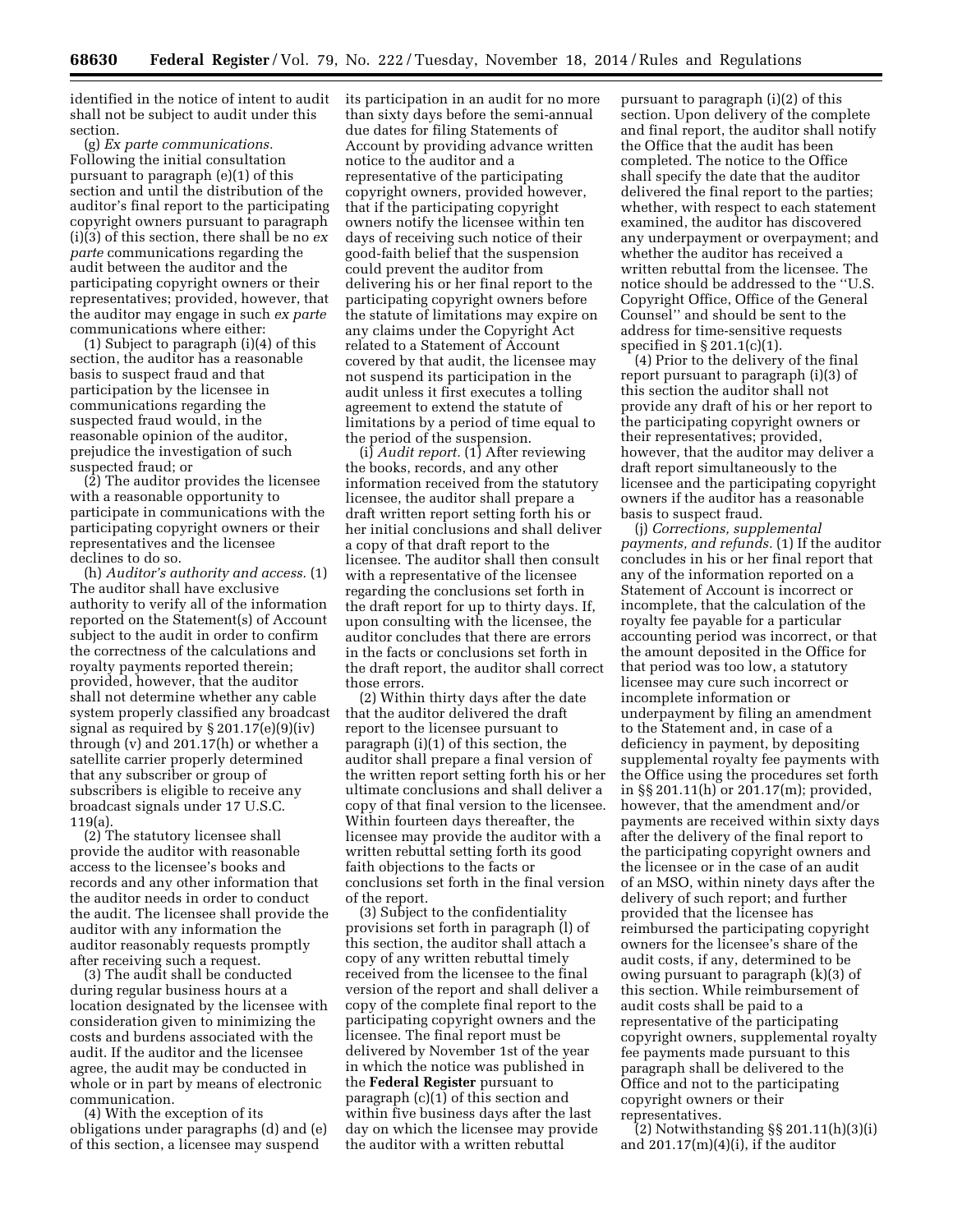concludes in his or her final report that there was an overpayment on a particular Statement, the licensee may request a refund from the Office using the procedures set forth in §§ 201.11(h)(3) or 201.17(m)(4), provided that the request is received within sixty days after the delivery of the final report to the participating copyright owners and the licensee or within ninety days after the delivery of the final report in the case of an audit of an MSO.

(k) *Costs of the audit.* (1) No later than the fifteenth day of each month during the course of the audit, the auditor shall provide the participating copyright owners with an itemized statement of the costs incurred by the auditor during the previous month, and shall provide a copy to the licensee that is the subject of the audit.

(2) If the auditor concludes in his or her final report that there was no net aggregate underpayment or a net aggregate underpayment of five percent or less, the participating copyright owners shall pay for the full costs of the auditor. If the auditor concludes in his or her final report that there was a net aggregate underpayment of more than five percent but less than ten percent, the costs of the auditor are to be split evenly between the participating copyright owners and the licensee that is the subject of the audit. If the auditor concludes in his or her final report that there was a net aggregate underpayment of ten percent or more, the licensee will be responsible for the full costs of the auditor.

(3) If a licensee is responsible for any portion of the costs of the auditor, a representative of the participating copyright owners shall provide the licensee with an itemized accounting of the auditor's total costs, the appropriate share of which should be paid by the licensee to such representative no later than sixty days after the delivery of the final report to the participating copyright owners and licensee or within ninety days after the delivery of such report in the case of an audit of an MSO.

(4) Notwithstanding anything to the contrary in paragraph (k) of this section, no portion of the auditor's costs that exceed the amount of the net aggregate underpayment may be recovered from the licensee.

(l) *Confidentiality.* (1) For purposes of this section, confidential information shall include any non-public financial or business information pertaining to a Statement of Account that is the subject of an audit under 17 U.S.C. 111(d)(6) or 119(b)(2).

(2) Access to confidential information under this section shall be limited to:

(i) The auditor; and

(ii) Subject to the execution of a reasonable confidentiality agreement, outside counsel for the participating copyright owners and any third party consultants retained by outside counsel, and any employees, agents, consultants, or independent contractors of the auditor who are not employees, officers, or agents of a participating copyright owner for any purpose other than the audit, who are engaged in the audit of a Statement or activities directly related hereto, and who require access to the confidential information for the purpose of performing such duties during the ordinary course of their employment.

(3) The auditor and any person identified in paragraph (l)(2)(ii) of this section shall implement procedures to safeguard all confidential information received from any third party in connection with an audit, using a reasonable standard of care, but no less than the same degree of security used to protect confidential financial and business information or similarly sensitive information belonging to the auditor or such person.

(m) *Frequency and scope of the audit.*  (1) Except as provided in paragraph (n)(2) of this section with respect to expanded audits, a cable system, MSO, or satellite carrier shall be subject to no more than one audit per calendar year.

(2) Except as provided in paragraph (n)(1) of this section, the audit of a particular cable system or satellite carrier shall include no more than two of the Statements of Account filed by that cable system or satellite carrier that may be timely noticed for audit under paragraph  $(c)(1)$  of this section.

(3) Except as provided in paragraph (n)(3)(ii) of this section, an audit of an MSO shall be limited to a sample of no more than ten percent of the MSO's Form 3 cable systems and no more than ten percent of the MSO's Form 2 systems.

(n) *Expanded audits.* (1) If the auditor concludes in his or her final report that there was a net aggregate underpayment of five percent or more on the Statements of Account examined in an initial audit involving a cable system or satellite carrier, a copyright owner may expand the audit to include all previous Statements filed by that cable system or satellite carrier that may be timely noticed for audit under paragraph (c)(2) of this section. The expanded audit shall be conducted using the procedures set forth in paragraphs (d) through (l) of this section, with the following exceptions:

(i) The expanded audit may be conducted by the same auditor that performed the initial audit, provided

that the participating copyright owners provide the licensee with updated information reasonably sufficient to allow the licensee to determine that there has been no material change in the auditor's independence and qualifications. In the alternative, the expanded audit may be conducted by an auditor selected by the licensee using the procedure set forth in paragraph (d) of this section.

(ii) The auditor shall deliver his or her final report to the participating copyright owners and the licensee within five business days following the last day on which the licensee may provide the auditor with a written rebuttal pursuant to paragraph (i)(2) of this section, but shall not be required to deliver the report by November 1st of the year in which the notice was published in the **Federal Register**  pursuant to paragraph (c) of this section.

(2) An expanded audit of a cable system or a satellite carrier that is conducted pursuant to paragraph (n)(1) of this section may be conducted concurrently with another audit involving that same licensee.

(3) If the auditor concludes in his or her final report that there was a net aggregate underpayment of five percent or more on the Statements of Account examined in an initial audit involving an MSO:

(i) The cable systems included in the initial audit of that MSO shall be subject to an expanded audit in accordance with paragraph  $(n)(1)$  of this section; and

(ii) The MSO shall be subject to a new initial audit involving a sample of no more than thirty percent of its Form 3 cable systems and no more than thirty percent of its Form 2 cable systems, provided that the notice of intent to conduct that audit is filed in the same calendar year as the delivery of such final report.

(o) *Retention of records.* For each Statement of Account or amended Statement that a statutory licensee files with the Office for accounting periods beginning on or after January 1, 2010, the licensee shall maintain all records necessary to confirm the correctness of the calculations and royalty payments reported in each Statement or amended Statement for at least three and one-half years after the last day of the year in which that Statement or amended Statement was filed with the Office and, in the event that such Statement or amended Statement is the subject of an audit conducted pursuant to this section, shall continue to maintain those records until three years after the auditor delivers the final report to the participating copyright owners and the